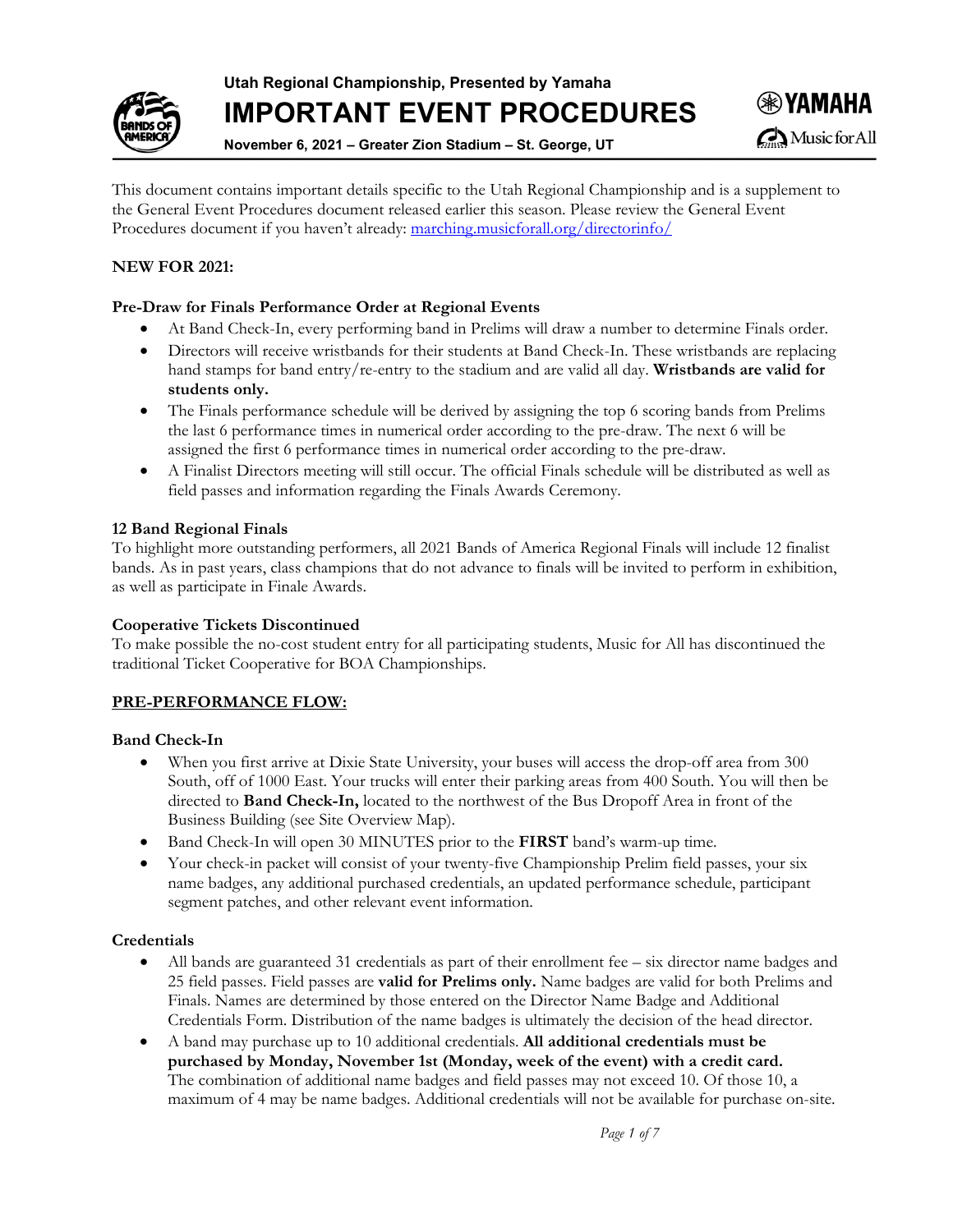- Name badges and field passes are valid for flow areas and field access during **your band's performance ONLY.** Name badges and field passes allow entrance into the stadium concourse and spectator seating areas. Passes must be visible when entering the stadium.
- Field passes are not tradable and may not be shared with other participating bands. The use of field passes will be monitored, and penalties assessed for abuse of the rules.
- Holders of Field Passes may not take photographs from the field level. Pass holders may go into the spectator seating area during the performance where taking of personal photos is allowed. Video and audio recording is not permitted from the field or the stands, without News Media Video credentials, requested in advance and pre-approved for eligible media by Music for All.
- Competing Band Field Passes for Finalist Bands will be handed out at the Finalist Director Meeting.
- Nurses are not exempt from the field pass policy and must have a pass if needed on field during your band's performance. BOA will provide an on-site medical crew all day.
- Wristbands for bus and truck drivers will be distributed at Band Check-In. The number will be derived from your parking pass request form. Wristbands are valid for Prelims and Finals spectator entry only. Wristbands are not valid for field access.
- **Bands of America does not provide bus driver or staff hospitality areas.**

### **Bus/Truck Parking Passes**

- At the Utah Regional Championship, bus/truck parking passes are complimentary. If you have not submitted a parking pass request, please complete the form as soon as possible.
- **Bands must complete your parking request by Monday of the week of the event**.
- Once you complete your online parking pass order, you will receive a confirmation email which contains a link to a Dropbox folder, containing the parking pass template. Include your school name on the pass, and you may only print the number of parking passes you requested in the form. The number of vehicles admitted into the lots will be verified by BOA Staff. If you need to purchase additional passes, please fill out the form again.
- **A parking pass is required for each bus and truck. Please display the pass prominently in the front window of the vehicle. For the safety of your students and all attendees, NO VEHICLES will be admitted to the lot without the appropriate pass.**
- One Complimentary Staff Vehicle parking pass will be included with the Bus/Truck parking passes. Note that parking for one staff vehicle will be available NEAR the truck parking area. All other personal vehicles need to park in a spectator lot.
- Bus/Truck parking passes may NOT be used in personal vehicles or RVs/campers. Parking Pass procedures and rules DO APPLY to staff vehicles.

## **Bus/Truck Parking Location and Procedures**

- Due to limited parking space on campus, your buses will be required to return to your hotel or another offsite parking location after unloading your students. If you are in need of assistance with finding offsite bus parking, please contact the Music for All office.
- Bus unload/reload will be in the parking lot east of the Hazy School of Business Building.
- Truck parking is located to the east of the stadium in the lots surrounding the baseball diamond (see Site Overview for reference).
- BOA Staff will be on hand to meet you upon arrival and will give your drivers parking instructions.
- Physical or musical warm up, or other organized activity (including stretching), is **NOT** allowed in the parking lots and is **ONLY** allowed in the official warm-up areas during your assigned warm-up time.
- No eating is allowed in the Bus/Truck parking areas. Please utilize the Band Picnic Area, if needed.
- BOA is committed to providing safe and secure venues and events. Your compliance and cooperation are appreciated.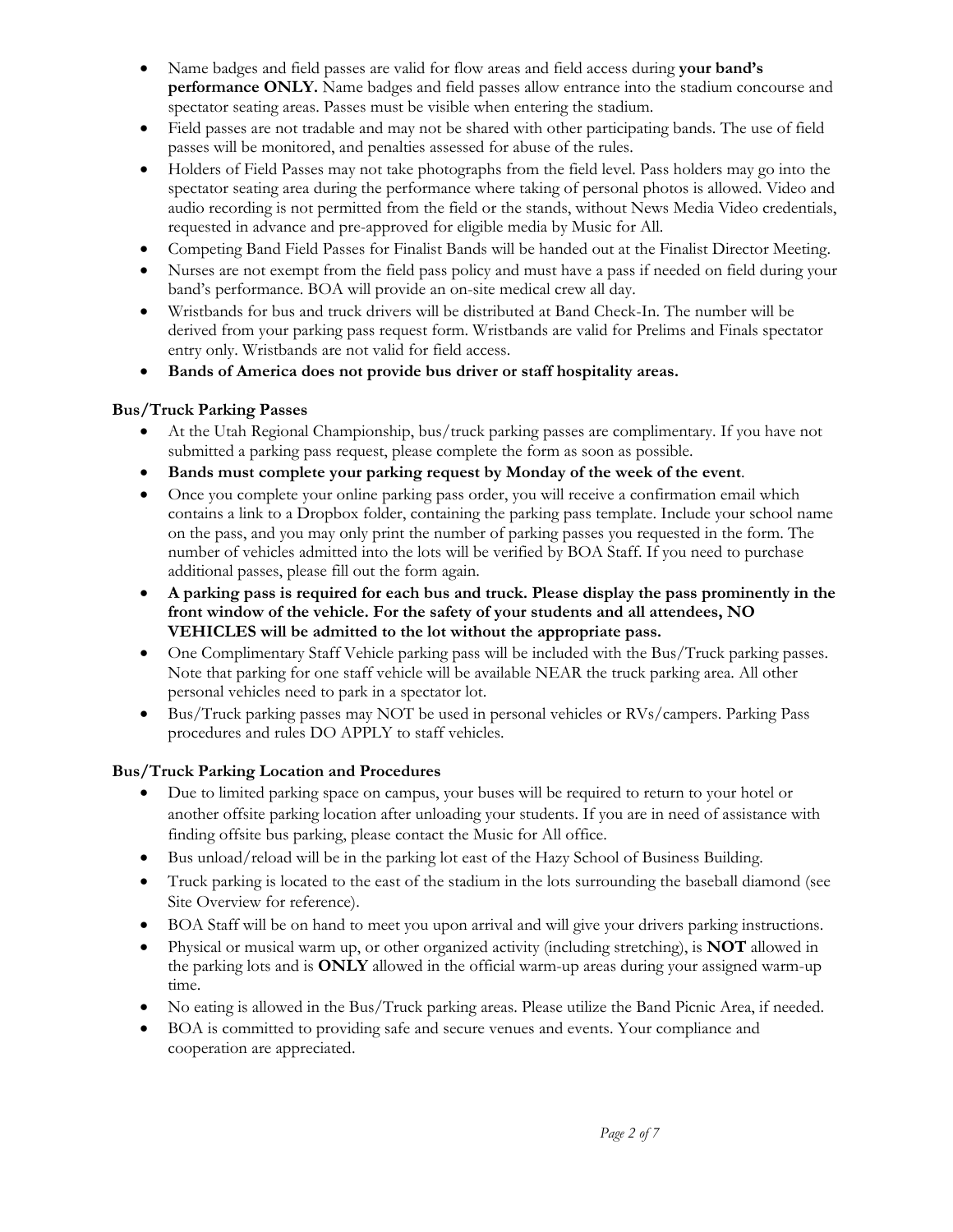## **Band Warm-Up**

- Band Warm-up is located on the Encampment Mall to the northeast of the stadium (see Site Overview Map). All warm-up areas are grassy surfaces.
- It is your responsibility to report to your warm-up area at your scheduled time.
- While in warm-up, Bands of America staff will monitor your time and direct you to the Band Entrance Gate for your report time as listed on the Prelim schedule. **Your group will begin moving out of the area with 2 minutes left in your time and must be clear by the end of your time.**
- Your warm-up official will signal your designee at 15 minutes, 5 minutes, and 2 minutes before you must be clear of the warm-up area**.**
- Bands may **NOT** warm up or rehearse on site, except during their assigned warm-up period and **ONLY** at the assigned location. Remember, there is no warm up (musical or physical) allowed in the parking areas at BOA events. **Failure to comply with warm-up regulations may result in a penalty.**
- If you arrive late for your warm-up time, you cannot stay past your scheduled time. You will be dismissed from warm-up on time so that you will arrive to the band entrance gate on time.
- If you wish to have additional warm-up or practice times, you must make your own arrangements off stadium property. Off-site areas cannot be within earshot or visual vicinity of the event.

### **Percussion Warm-Up**

### **Battery Percussion**

- The battery warm-up area is with the band in the designated band warm-up area.
- **Pit Percussion**
- **Your pit will arrive at the stadium gate 15 minutes prior to the rest of the band.**
- A separate pit percussion warm-up area is located in the parking lot east of Band Warmup and the Band Picnic Area (see Site Overview Map).
- Pit percussion may also warm up with the band in the designated band warm-up area, although this is not recommended due to distance from the stadium and the grassy terrain.
- Due to the warm up area's distance from the stadium, loud percussion instruments (cymbals, drums, etc.) may be prohibited during warm up. Please be prepared to utilize only mallet keyboard instruments with soft mallets in the designated pit warm-up areas. **There can be no sound bleed into the stadium.**
- Pits will report to the Entrance Gate at their designated time (15 minutes prior to the band report time).

## **During Your Warm Up**

- **There can be no sound bleed into the stadium.**
- **Wireless microphones transmitters, wireless networks, and audio and/or lighting control devices may interfere with performances in the stadium and, therefore, may not be used in warm-up areas.** Please avoid any wireless signals that may interfere with a performing band on the field.
- Wired instruments including guitars, keyboards etc. may be used in warm up at reasonable volumes or while not amplified.

#### **Instrument Repair**

• BOA attempts to secure a local music store to serve as the official music store for the event and provide on-site instrument repair service. More details will be available at Band Check-In. In cases where BOA cannot contract a music store, a small instrument repair kit and limited number of loaner instruments will be available if needed.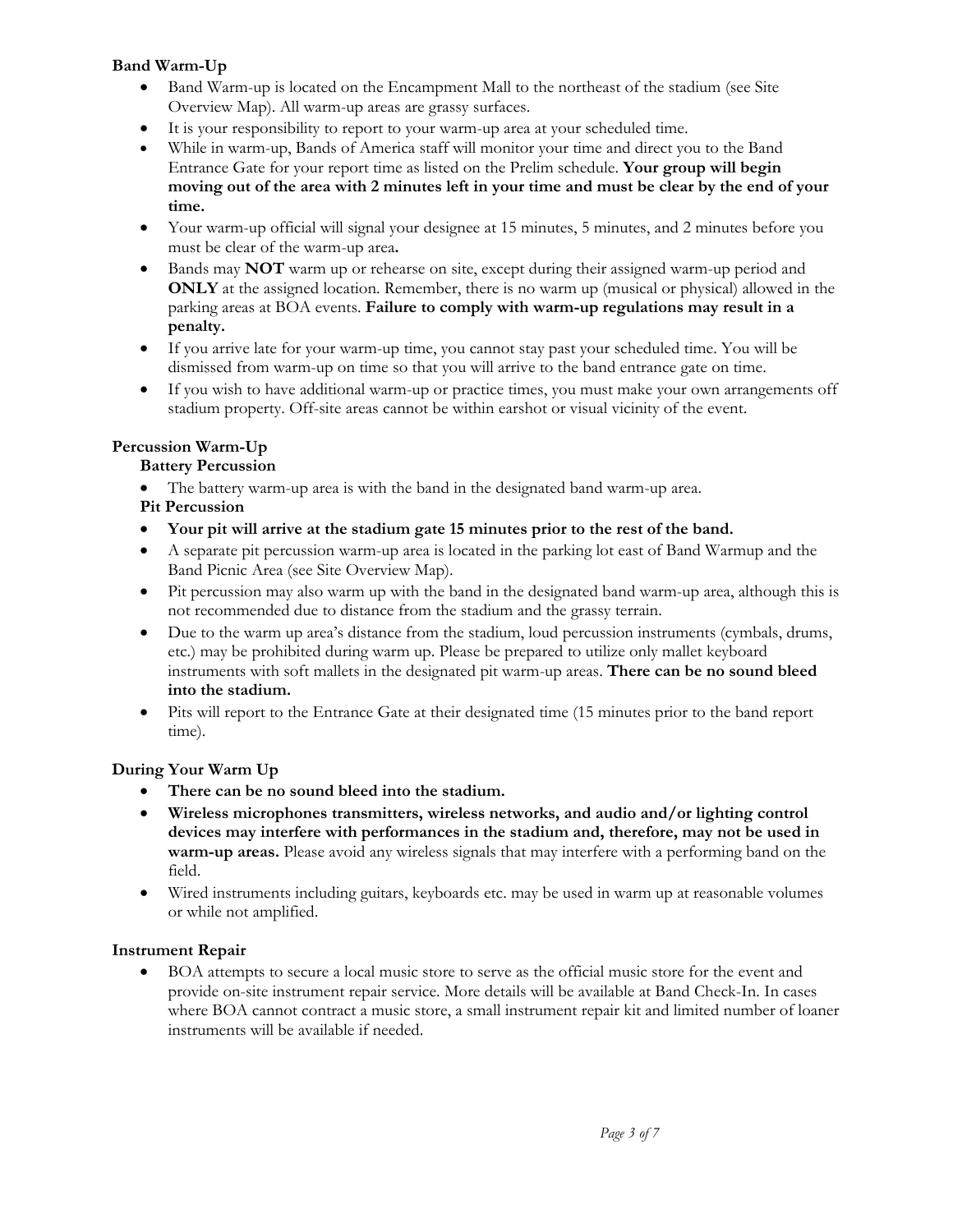# **PERFORMANCE VENUE INFORMATION:**

### **Motorized Vehicles**

- Motorized vehicles are NOT allowed into the stadium. ATV's or similar equipment may be used to transport equipment to the stadium, but are not permitted to go on the track or turf.
- **All vehicles must have sufficient covering underneath the engine of the vehicle.** There cannot be any acid, fuel, or oil drop.
- Please unlock the wheels on your equipment when in transport. To prevent damage to the playing field, it is recommended that all large instruments and props utilize pneumatic, or similar-style wheels of sufficient size and rating for weight.

#### **Gate Dimensions and Stadium Flow**

- The performance entrance/exit gate is located at the southwest corner of the stadium**.**
- The entrance/exit gate is 12' wide with no height restrictions.

### **Field Marks Present**

- The Performance Field is marked with NCAA/Texas High School Field Markings.
- NCAA/Texas High School markings will be marked in White Paint.
- Traditional High School Field Markings will be marked in Yellow Tape
- NCAA/Texas High School field markings are 60' from the front and back sidelines and 40' apart.
- Traditional H.S. markings are 53'4" from the front and back sidelines and 53'4" apart.
- **NEW FOR 2021 - Livestream microphones will be placed 1 foot outside the 15 foot line on the 35 and 50 yardlines – PLEASE BE AWARE OF THIS WHEN DETERMINING PODIUM AND SPEAKER PLACEMENT.**

### **PERFORMANCE SAFETY REMINDER**

Per our rulebook, staging/props shall be limited to a maximum height of **12 feet tall**, including safety or other railings or equipment. Additionally, no participant may be on, or be placed on, any portion of any prop where the participant's feet are more than six feet above the playing surface of the stadium, unless appropriate safety railing and/or other safety equipment are in place and in use. Soft props that use air as an effect and are made of soft materials (streamers, fabric, inflatables, etc.) shall be limited to a maximum of **25 feet tall.**

#### **GENERAL INFORMATION:**

#### **Adjudication Panel and Commentary General Information**

- The adjudication panel for the Utah Regional is Scott Koter, Bob Thomas, J.R. Trimpe, Michael Turner, Dale Warren, Kyle Weirich, and Greg Williams. The Chief Judge for the Utah Regional is Dale Warren. Specific caption assignments will be distributed on-site at band check-in. Your postevent judging questions and concerns should be directed to BOA Chief Judge Richard Saucedo (richardsaucedo1@me.com).
- Music for All is utilizing CompetitionSuite this fall for adjudication scores and commentary.
- You will receive an email from CompetitionSuite to create or update your profile. You can add members of your staff, cell phone numbers for text alerts, and other information to assist in receiving judge commentary from your performance.

#### **Audio Commentary Process:**

- Shortly after your Prelims performance, you will receive a text message to your primary director phone number letting you know that your commentary files are beginning to upload for you to review. You can then open the CompetitionSuite phone/tablet application or visit the CompetitionSuite website to listen to your commentary.
- **No scores or recaps, Prelims or Finals, will be released prior to the conclusion of the Finals Awards Ceremony.** All scores will be available online via CompetitionSuite.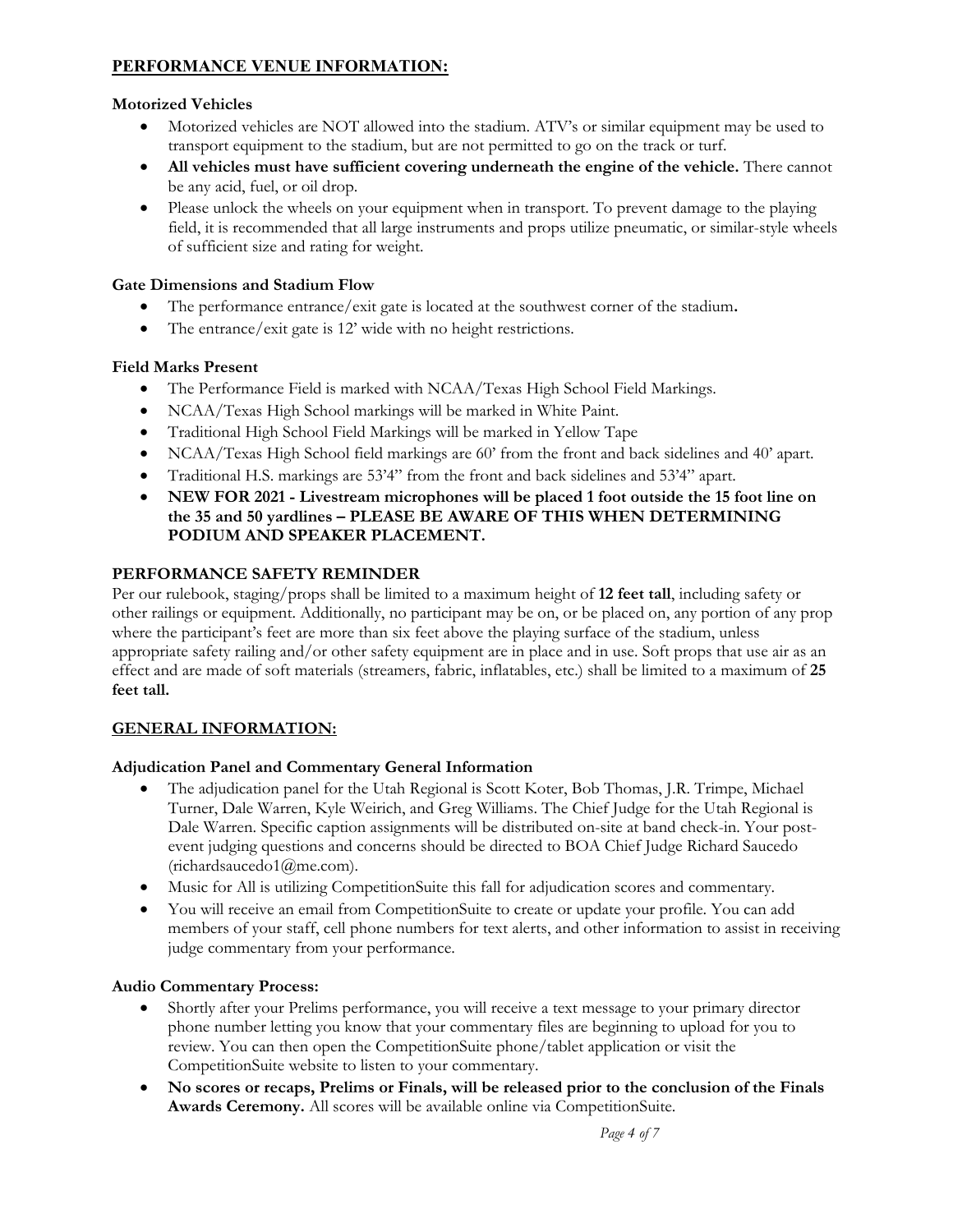• A reminder email will be sent by Tuesday after each event if you misplace the link to access your sheets or scores.

## **Restrooms and Changing Facilities**

- If your band needs to change into and out of uniform, restrooms will be available underneath the stadium's east stands. Due to distance to the stadium, we recommend that your students arrive in uniform or utilize buses for changing into uniform.
- If you need to use these facilities, please go IN A GROUP.
- A limited number of port-a-lets will be available east of the band warm up areas.

## **Picnic Location and Procedures**

- The designated picnic area is located in the pavilion immediately east of the band warm-up area.
- Please remind your students to appropriately dispose of their cups and other trash after use.
- Eating is **NOT** allowed in the bus/truck parking areas because of safety concerns.
- Outside food and beverages are **NOT** allowed to be brought into the stadium, either by students or spectators.
- **The stadium will be cleared and concessions will be closed during the dinner break between Prelims and Finals.** Please review the Picnic Information document for more details about on-site picnic areas for use by bands.

## **Participant Hydration**

- **Bands of America will provide a post-performance water station.** Water stations will be placed between the Band Exit Gate and Jolesch Photo Area.
- **Each participating band should plan appropriately for the care of its students throughout the duration of the event.**
- In most cases, Bands of America will have access to facilities to refill or replenish your water supply. Containers, cups, supplies, and the provision of water service itself are ultimately the responsibility of the participant.

## **Complimentary Finals Access for Non-Finalist Bands**

- If your students do not perform in Finals, their wristbands received at Band Check-In will grant them access to stay and watch Finals.
- Student groups will proceed to the Spectator Gate to enter.
- Wristbands are for students only, **NOT** for band staff and parents. Director name badges will still be valid for stadium entry, however adults with Prelim field passes will need tickets.

# **Local Time**

• The Utah Regional will operate on Mountain Time. Please plan your travel and arrival times accordingly.

# **Spectator Parking**

- Spectator parking is available in the southern half of the lot at the corner of 900 East and 400 South (directly north of the baseball diamond). Other spectator lots are available at the corner of 700 East and 300 South and along 600 East next to the Innovation Plaza (see Site Overview).
- There is no charge for spectator parking.
- Outside food and beverage are **NOT** allowed in the Stadium. Please share this with your parents and boosters in advance.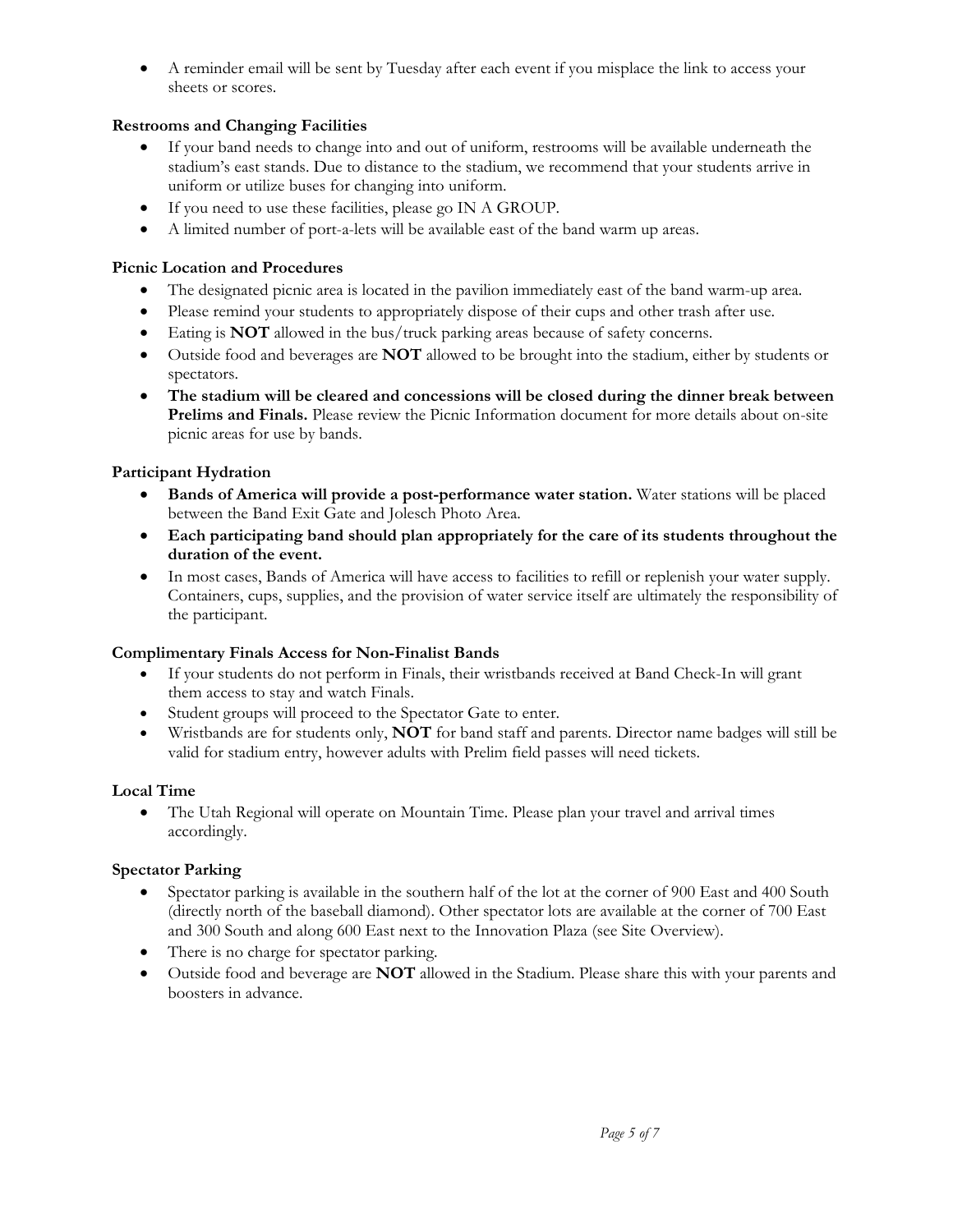## **PHOTOGRAPHY, MERCHANDISE, EVENT LIVESTREAMS**

### **Photography**

- **Jolesch Enterprises** will be on-site taking action photos on the field level and group photos following each band's performance. Ordering information is available online at www.bandgroupphotography.com
- Use of cameras of any kind is NOT ALLOWED on the field (stadium floor) for any BOA event. Please communicate this to your parent/booster group.
- **Still cameras (digital or film, professional or otherwise) are allowed into the stadium and may be used from stadium seating, but not on the field.**
- Tripods and similar equipment that may obstruct the view of others in seating areas are not allowed.
- The issuance of a "Field Pass" or other non-Media BOA Credential does not include the right to use a camera on the field. Pass holders must go into stadium spectator seating to use their camera.

#### **Event Merchandise**

- PepWear is the official Bands of America Merchandise provider and will be on-site at each BOA Fall Championship.
- Online shopping is also available at shop.musicforall.org
- Championship Patches are available for pre-order at the online store or at [marching.musicforall.org/downloads](http://marching.musicforall.org/downloads) to allow for easy pickup at the event.

## **Live Streaming of all Bands of America Championships**

• All 2021 Bands of America Regional, Super Regional and Grand National Championships will be live streamed, powered by BOX5 Media, the leader in scholastic marching band streaming video. Available by event or subscribe to the full season at BOAlive.tv.

### **Educational Video Recording**

- Due to United States copyright laws, it is unlawful to create recordings without permission from the copyright holder(s). An exception is for an "educational copy" to be used solely by the teachers and students for review.
- Bands of America will provide ONE "Educational Videographer" badge at band check-in for each group.
- Educational Videographers may only use public seating area. BOA is unable to provide access to the Director Viewing Area, Press Boxes, Suite Level, etc. to avoid issues of professional recordings vs. educational copies.

## **HEALTH AND SAFETY**

**Music for All is committed to providing safe and secure events.** During these unprecedented times, it is important for each of us to engage in safe interactions and prudent preventative measures. We encourage you to equip your groups with appropriate safety equipment, and highly encourage all spectators to do the same. Please share the Bands of America Spectator Guide with your fans, and please contact us to discuss any specifics for your students.

## **COVID-19**

Music for All is working with each venue to establish specific protocols for bands, spectators, and event staff. Please see individual show packets for details about your event and venue. Music for All will defer to CDC (Centers of Disease Control), State, and Local guidelines and venue guidelines for safety and enforcement of policies.